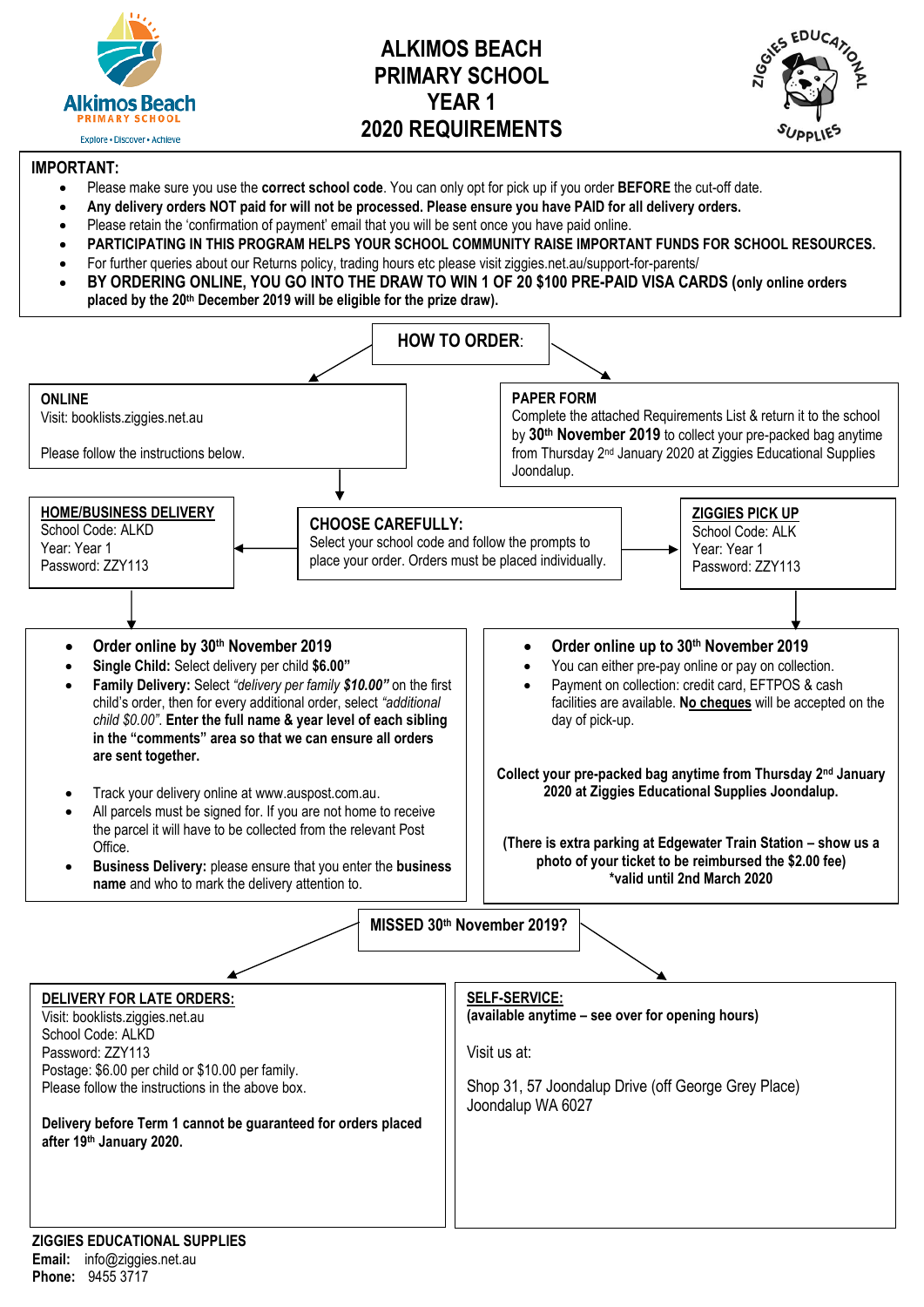# *PLEASE TEAR OFF THIS COVER PAGE TO KEEP AS A REMINDER*



*Like us on Facebook to see our latest specials and events.*



### **MISSING ITEMS:**

If you have any items missing from your pack that are not listed as being on back order, please notify us within 7 days of receiving your order by emailing info@ziggies.net.au. Any claims made after this date will not be accepted.

#### **REFUNDS:**

- Refunds will be granted for textbooks/workbooks on your Requirements List that are in **PERFECT** condition up to the **16 th February 2020 or 14 days from date of purchase** (whichever is the latter). PERFECT condition = still wrapped in packaging, no name written on, no bent corners, no book covering.
- **NO REFUNDS WILL BE ISSUED FOR DIGITAL PRODUCTS**
- **NO REFUNDS WILL BE ISSUED FOR ITEMS MARKED WITH A #, THESE ITEMS ARE FIRM SALE.**
- Ziggies will gladly refund or exchange any items deemed faulty from the manufacturer.
- **YOU MUST BRING IN YOUR RECEIPT. A REFUND WILL NOT BE GIVEN IF THE RECEIPT IS NOT PRESENTED.**

## **SELF SERVICE:**

| Trading hours:                                                       | Mon-Fri<br>Sat                               | $9:00am - 5:00pm$<br>$9:00am - 1:00pm$                                  | How to shop: The bin locations listed on the left hand side<br>of your requirements list correspond to the numbers on tags |
|----------------------------------------------------------------------|----------------------------------------------|-------------------------------------------------------------------------|----------------------------------------------------------------------------------------------------------------------------|
|                                                                      |                                              |                                                                         | underneath each item in store. These numbers run in                                                                        |
| Extended hours:                                                      | Thurs 30 <sup>th</sup> Jan                   | $8:00am - 6:00pm$                                                       | numerical order.                                                                                                           |
|                                                                      | Fri 31 <sup>st</sup> Jan                     | $8:00am - 6:00pm$                                                       |                                                                                                                            |
|                                                                      | Sat 1 <sup>st</sup> Feb                      | $9:00am - 3:00pm$                                                       |                                                                                                                            |
|                                                                      | Sun 2 <sup>nd</sup> Feb<br>Mon 3rd Feb       | $12:00 \text{pm} - 4:00 \text{pm}$<br>$8:00am - 6:00pm$                 |                                                                                                                            |
|                                                                      |                                              |                                                                         | Please note that the last two weeks of January are<br><b>EXTREMELY busy in store. We encourage you to arrange</b>          |
| Closed all public holidays<br>Christmas Eve (24th Dec) 9:00am-1:00pm |                                              |                                                                         | your orders as soon as you can.                                                                                            |
|                                                                      |                                              |                                                                         |                                                                                                                            |
| Visit us at:                                                         | <b>Joondalup Store</b>                       |                                                                         | om Decor & Tiles                                                                                                           |
|                                                                      | (Next to Latitude)                           |                                                                         |                                                                                                                            |
|                                                                      | Shop 31, 57 Joondalup Drive                  |                                                                         |                                                                                                                            |
|                                                                      | (off George Grey Place)                      |                                                                         | Latitude Perth                                                                                                             |
|                                                                      | Joondalup WA 6027                            |                                                                         | <b>Loondalup O.</b>                                                                                                        |
|                                                                      |                                              | (There is extra parking at Edgewater Train Station - show us a photo of |                                                                                                                            |
|                                                                      | your ticket to be reimbursed the \$2.00 fee) |                                                                         | Joondalup Or                                                                                                               |
| *valid until 2nd March 2020                                          |                                              |                                                                         | Ziggies Educational                                                                                                        |
|                                                                      |                                              |                                                                         | Supplies                                                                                                                   |
|                                                                      |                                              |                                                                         |                                                                                                                            |
|                                                                      |                                              |                                                                         |                                                                                                                            |
|                                                                      |                                              |                                                                         |                                                                                                                            |
|                                                                      |                                              |                                                                         |                                                                                                                            |

# *Please cut along this line and retain this slip as a reminder*

| <b>PARENTS TO SUPPLY:</b>                                                  | Collect your pre-packed bag anytime from Thursday 2 <sup>nd</sup> January 2020 at<br>Ziggies Educational Supplies Joondalup<br>You may pay via cash, credit card or EFTPOS on the day.<br>No cheques will be accepted on collection day. |                                                   |  |  |  |
|----------------------------------------------------------------------------|------------------------------------------------------------------------------------------------------------------------------------------------------------------------------------------------------------------------------------------|---------------------------------------------------|--|--|--|
| 1x Waterproof Library Bag with Handle<br>(available from Concept Uniforms) |                                                                                                                                                                                                                                          |                                                   |  |  |  |
| 2x Boxes of Tissues                                                        |                                                                                                                                                                                                                                          |                                                   |  |  |  |
| 2x Rolls of Paper Towel                                                    | Surname:                                                                                                                                                                                                                                 |                                                   |  |  |  |
| 1x Art Shirt/Smock                                                         |                                                                                                                                                                                                                                          |                                                   |  |  |  |
| 1x Drink Bottle                                                            | First Name:                                                                                                                                                                                                                              |                                                   |  |  |  |
|                                                                            |                                                                                                                                                                                                                                          |                                                   |  |  |  |
| **Please label all stationery items with your child's name**               | Total: \$                                                                                                                                                                                                                                | ALKIMOS BEACH PRIMARY SCHOOL<br>YEAR <sub>1</sub> |  |  |  |